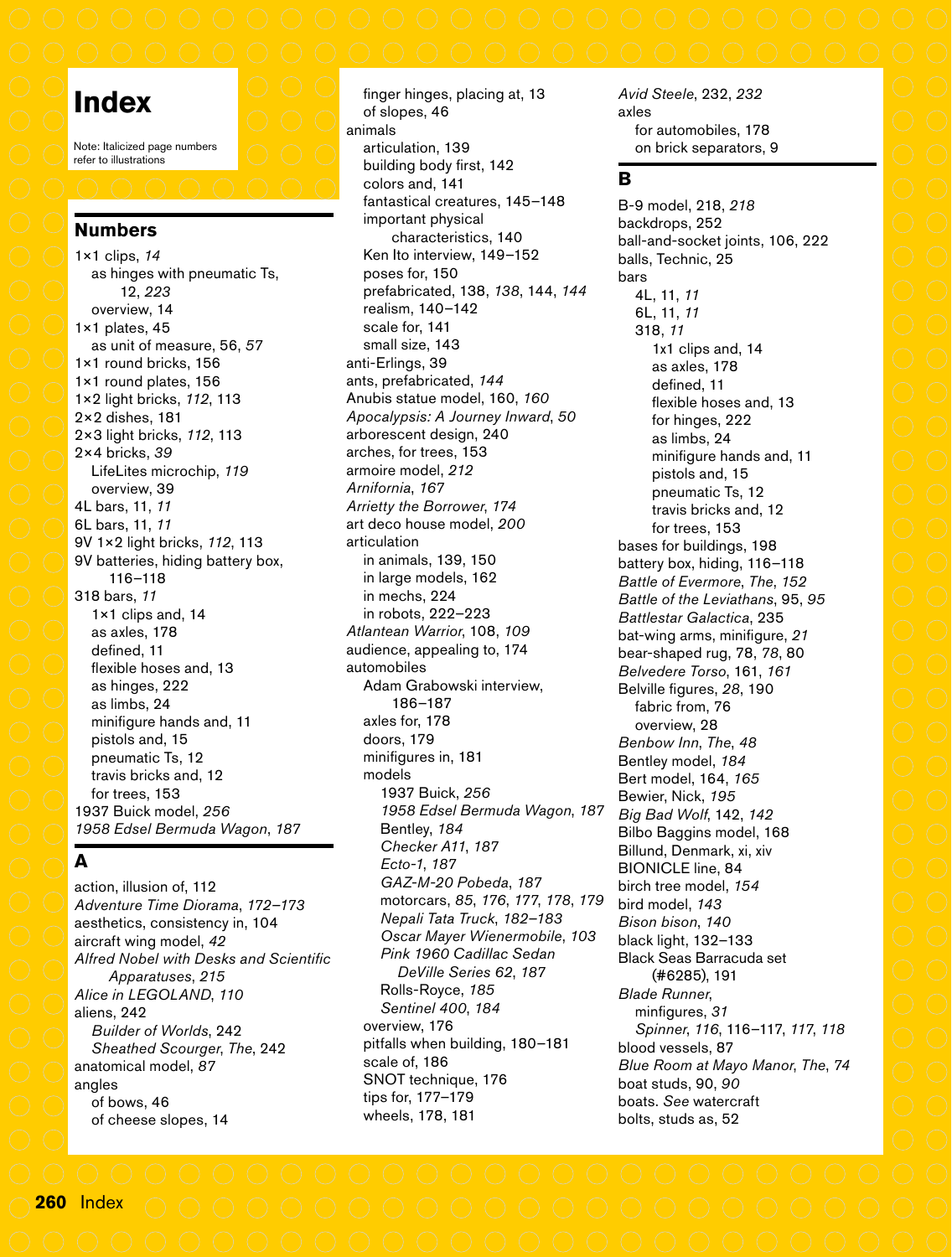*Bot-O-Matic*, 222, *222* bows defined, 46 organic models and, 95–98 brackets, 41 brick separators, *9* overview, 9 palette knife as, 8 BRICK TIME Team, The (Sven and Björn Pätzold), *45*, *48*, *199* BrickArms ray gun, *231* BrickLink, 3, 69, 130, 190 bricks. *See also names of specific bricks* compatibility of, 38 cornerstone of system, 38 Erlings, 39 headlight bricks, 70 large structures, use in, 43 macaroni bricks, 67, *67* scattering around model, 44–45 separator tool, 9, *9* SNOT technique, 40–42 transparent, 64 travis bricks, 12, *12* walls, building with, 90 Brickshelf, 6, 10, 236, 256 *Bringer of Jollity*, *The*, *231 Buck Rogers*, 235 Buffalo Bill minifigure, *36* buffalo model, 140, *140 Build-A-Bot*, *108 Builder of Worlds*, 242, *242* building desk, 8 buildings bases for, 198 dollhouse-style, 211 historical, 200–201 interiors furniture, importance of, 212–213 furniture, tips for, 214–215 lighting, 208 Michael Jasper interview, 214–215 of modular buildings, 209–210 overview, 207 viewing from side, 211 Luke Hutchinson interview, 202–206 medieval, 202–206 models *Benbow Inn*, *The*, *48 Colonial Outpost*, *45*, 198, *199 Durnovaria Avalonia*, *206 Hangman's Watch*, *205* "The Legend of Sleepy Hollow", *199 Leodasham Manor*, *204 Old Lifeboat Station*, *The*, *203*

*Raven's Retreat*, *206* Roman gladiator arena, 201, *201 Warehouse District Shootout*, 88, *89* western saloon, *209*, *210*, *211* modular, 209–210 overview, 197 side view of, 211 texture, 198–199 windows for, 208 *Buttered Toads*, *3* Buzz Lightyear–themed spaceship model, 96–97, *96–97*

### **C**

*Cactus*, *103* Café Corner set (#10182), 197 candles, 16, *16* capes, minifigure, *78*, 82–83 Caribbean Clipper set (#6274), 191 cars. *See* automobiles cartoons, as inspiration, 110 castle minifigures, *18* castle walls, 43 *Ceiling Fan*, *215* characters. *See also names of specific characters* building process, 172–173 inspiration for, 166 playful style for, 108 poses for, 173 realism, 166 recognizable, 30–36 scale, 170 SNOT technique, 168 tips for, 173–174 chassis, prefabricated, 180 *Checker A11*, *187* cheese slopes, *14*, *57* creating shapes using, 59 measurements of, 56, 69 mosaics using gaps in, 61 overview, 54–55 tips for, 69 overview, 14 roofing, 48 squares using, 57, 59, *59* transparent, 66 cherry blossom–camouflaged mech model, *52 chibi* style, 160 Child Catcher minifigure, *32* chimneys, *204 Chitty Chitty Bang Bang* minifigure, *32* Christiansen, Ole Kirk, xi, 75 chrome color, 129 "classic space evolved" concept, 235

Classic-Pirates.com, 195 Classic-Space Forum (CSF), 236 *Claw!*, *250* click hinges, 13 clips 1×1, *14* as hinges with pneumatic Ts, 12, 222, *223* overview, 14 Clites, Tyler, *44*, 107–110, *126*, *127*, *142*, *220*, *232* clouds, 101 cobblestones, 44, 90, *90* co-builds, 194 Coca-Cola crates, 91, *91 Cockpit Box 'n' Canopy*, *236* cockpits, 97 *Colani-Class Lancer*, *230*, 232 *Colonial Outpost*, *45*, 198, *199* colors animals and, 141 for automobiles, 186 glow-in-the-dark, 129 gold, 130 grayscale effect, 136 importance of, 129 inverting, 135 marbled, 129 mixing shades, 131–136 parts availability and, 3 plastic perspective and, 3 rust, 131 transparent elements, 129 using effectively, 130 columns, 201 composition overview, 111 perspective, 126–128 silhouettes, 123–124 concept art, 110 *ConceptShips* blog, 235 cow horns, 24 *Cowboy Bebop*, 235 cowboy models, *107*, *139* creature models, 86 creative control, 145 fantastical creatures, 145–148 Ken Ito interview, 149–152 prefabricated, *138*, 144 tips for, 152 crescents, 66 critiques (of models), 128, 248, 251, 257 CSF (Classic-Space Forum), 236 curved slopes. *See* bows

### **D**

Darth Vader minifigure, *19* Darth Vader set (#8010), 147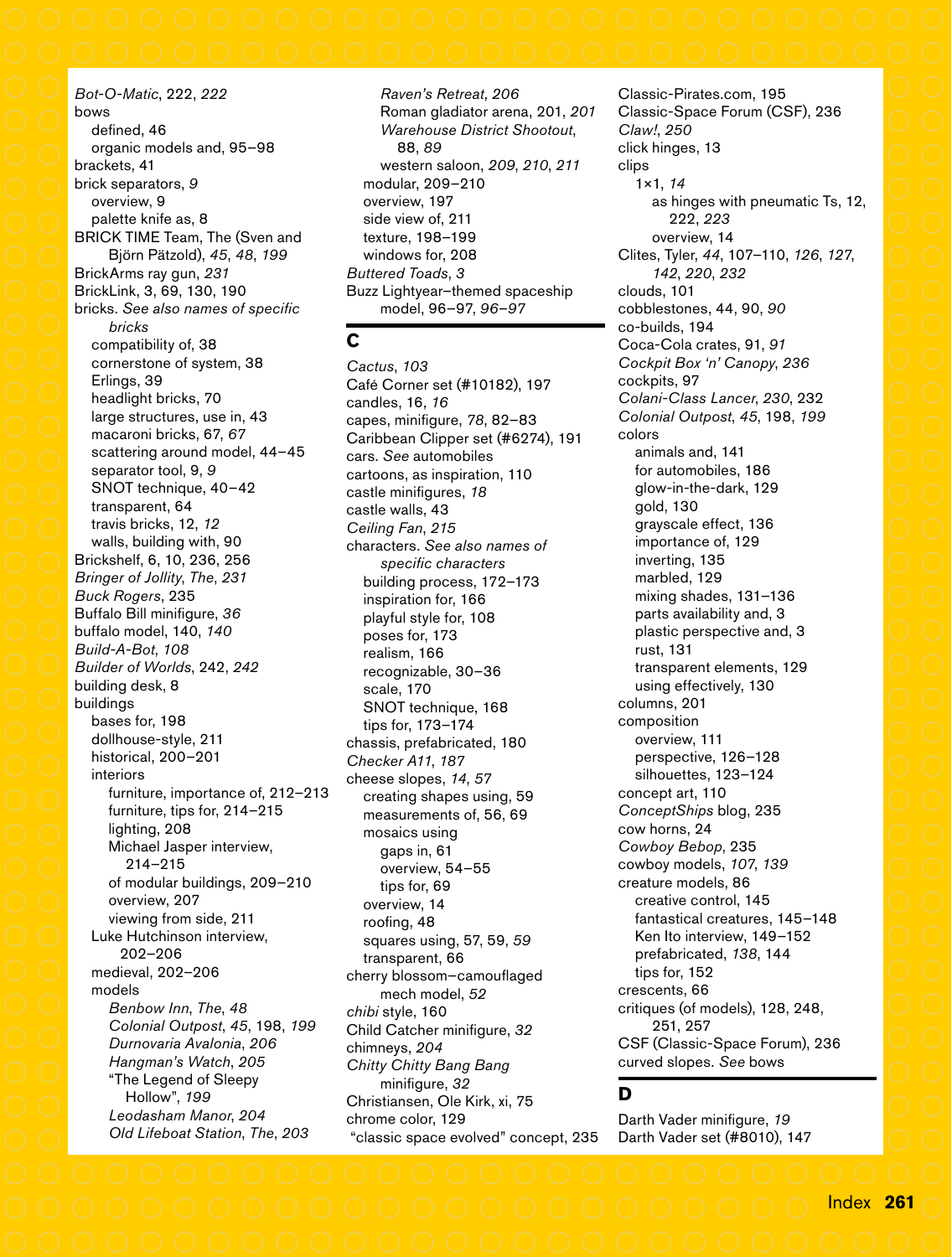### *David and Goliath*, 128, *128* Denmark (Billund), xi, xiv depth, creating illusion of, 128 *Desk*, *215* devil head model, *158* devil model, *162* dinosaurs building process, 151 Ken Ito interview, 149–152 models *Kronosaurus*, *151* styracosaurus, *145 Tetorititan*, *150 Triceratops*, *150 Tyrannosaurus*, 149, *150* tips for, 152 dioramas Keith Goldman interview, 245–250 models *Adventure Time Diorama*, *172–173 Claw!*, *250* futuristic diorama, 124, *125 Hunchback of Notre Dame*, 114, *115 Iron Correspondent*, *The*, *247 Logan's Run*, *246 Mummies!*, 120, *120–121*, 130 *Paradise Syndrome*, *The*, *248–249 Planet of the Apes*, *131 Sand Bats Launch from Thar Air Base, August 2040*, *246 Space Police Escape*, 243, *243 Teleportation Demonstration*, 243, *244 District 9 Mecha Suit*, *227* dollhouse-style buildings, 211 doors for automobiles, 179 for buildings, 208 *Doughnut*, *102*, 103 *Dracula's Castle*, *43* dragons, 145 creating, 147–148 Ken Ito interview, 149–152 models Maleficent, 146–147, *147*, 148 *Stormbringer*, 151 *Toward the Sky*, 151 wyvern, 100, *100* tips for, 152 drawing mosaic designs, 62 tools for, 9 DUPLO line, 78, 86

*Durnovaria Avalonia*, *206* Dutch whaling ship model, *192*, 192–193, *193*

# **E**

eagle staff, *201 Ecto-1*, *187* eight-pointed star pattern, 67, *67* emotional response to models, 174 environment. *See* work environment Erlings, 39 *EX-LF Probe Module*, 233, *233* Exo-Force line, 222 expression, of character, 163–165

# **F**

fabric building with, 79 overview, 76–78 sculpting with, 82–83 texturing with, 80–81 FABULAND figures, *26*, *27* combining with, Belville figures, 27, *27* overview, 26–27 taking apart, 27 fantastical creatures, 145–148 feedback, on models. *See* critiques feet, Technic figure, 29, *29* felt, 78 Fieschi, Pierre E., *237*, 238–241 *Finders Keepers!*, *169 Finding Nemo*, 212, *213* finger hinges, *13* vs. click hinges, 13 overview, 13 fire *Hunchback of Notre Dame* model, 114, *115 Mummies!*, 120, *120*–*121 Five Stud Kingdom*, *5* flexible elements, 99–100 flexible hoses, *13* creating trees with, 153 as limbs, 24 organic models and, 99–100 overview, 13 Flickr, 6, 10, 256, *256* floors mosaic, 65 tile, *55* flower frames, *67* flowers, 156 foliage, 153–156 forced perspective technique, 127–128 Fr. Jon McGruder minifigure, *36* frames, mosaic building frame or mosaic first, 68 orientation of, 64–65 shape of, 66 special shapes, 67

freighters, 237, 238–241 *French Frigate Minerve*, *195 French Navy Xebex*, *195 Fried Chicken*, *171* Friends line, 190 *Fulton's Revenge*, 192, *192* furniture importance of, 212–213 Michael Jasper interview, 214–215 models *Alfred Nobel with Desks and Scientific Apparatuses*, *215* armoire, *212 Ceiling Fan*, *215 Desk*, *215 Grand Piano*, *215 Pinball Machine*, *215 Ping-Pong Table*, *215* rocking chair, *13* Victor Talking Machine, *212 Vincent van Gogh with Easel*, *215* tips for, 214–215 futuristic diorama model, 124, *125*

### **G**

*Gahnn Construction Journal*, *241* Galidor parts, 11, 84 *Gamma VII Laser Craft*, *236* gaps in mosaics, 58, 61, 70 spine technique and, 100 *GAZ-M-20 Pobeda*, *187* genie tails, minifigure, *21 Ghost Coach*, 189, *189*, 190 glow-in-the-dark colors, 129 Goldman, Keith, *131,* 245–250 Grabowski, Adam, 186–187 *Grand Piano*, *215* grayscale effect, 136 grills, automobile, 177 Groucho Marx minifigure, *33*

# **H**

HAL 9000 model, *113* half pins, 16, *16* half-plates, measuring in, 56 hands, minifigure hook hand, *21* overview, 14 poses for, 23 using for trees, 154 *Hangman's Watch*, *205* Hannibal Lecter minifigure, *35*, *36 Haunted Mansion* hitchhiker minifigures, *23* headlight bricks, 70 heads in large models, 158–159 minifigure, 20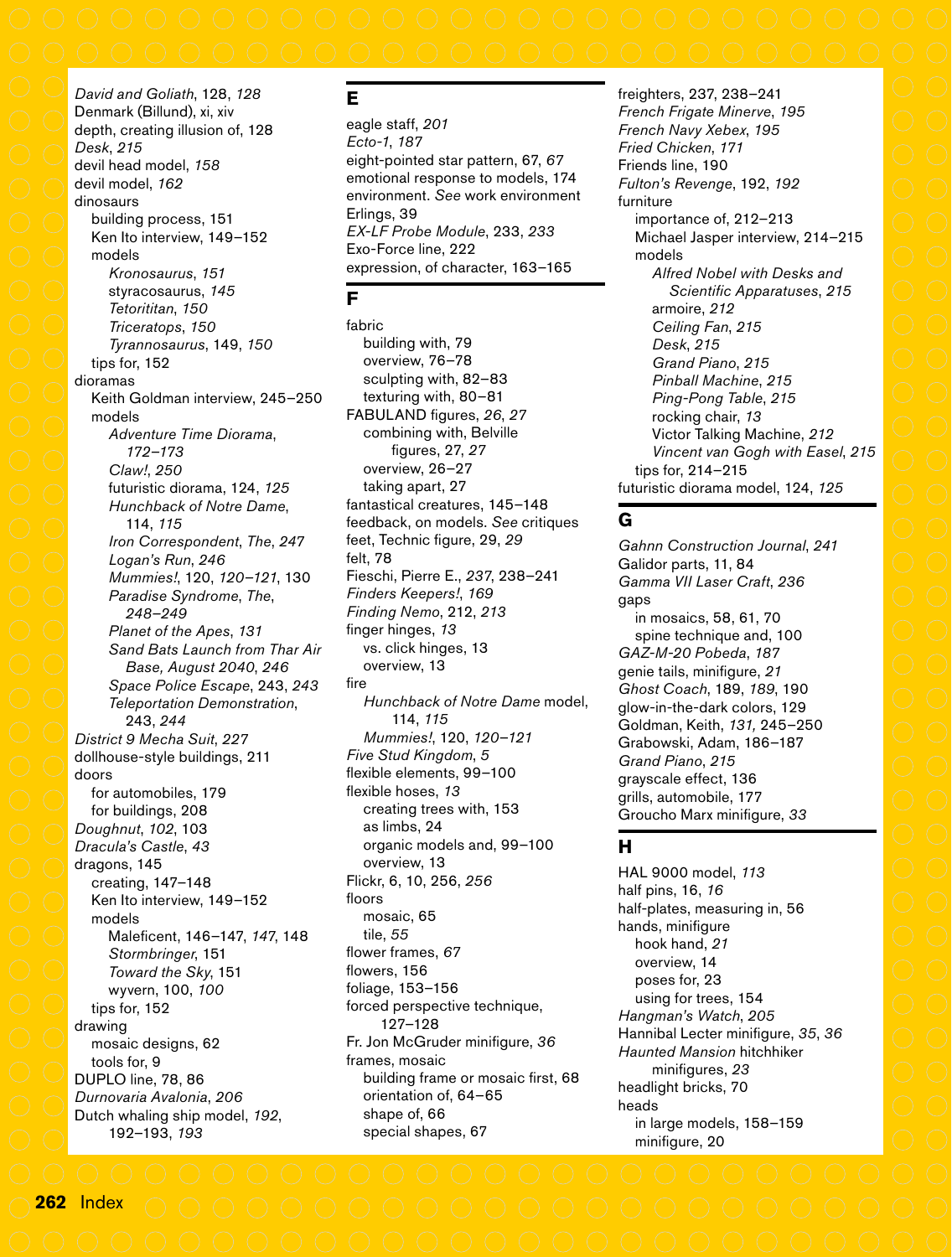in stylized models, 106 Technic ball as, 25 Heath, Iain, 166–174 height, adjusting to manipulate silhouette, 124 helmets, 25 Henry Bemis minifigure, *34* Herbert West minifigure, *36* hexagons, in mosaics, 59, 61, 62, 66 Highway Pickup set (#7347), 114 hinges 318 bars and clips, 222 for automobile doors, 179 for buildings, 211 finger hinges, 13, *13* pistols as, 15 pneumatic Ts and clips as, 12, 222, *223* using for trees, 153 hippogriffs, prefabricated, *138* historical buildings, 200–201 *HMS Prince of Wales*, 194, *195 HMSS Music*, *234* hollow studs, *51 Homeworld* (video game), 238 *Honeybee Tree*, *The*, *156* hook hands, minifigure, *21* horses model of, *139* for wagons, 190 hose nozzles, 181 hoses. *See* flexible hoses hulls for watercraft creating, 191–192 prefabricated, 191, *191 Hunchback of Notre Dame* model, 114, *115* Hutchinson, Luke, 202–206 hybrid minifigure creatures, 28

*ICON Class Command Mech*, *226* Idea House, *xii*, xiv inspiration browsing online for, 10 builder's block, 10 cartoons as, 110 for characters, 166 creative process, 1 for dioramas, 245 for freighters, 238 for mechs, 224 for medieval buildings, 202 for mosaics, 72 plastic perspective colors, 3 overview, 2 shapes, 4 size and scale, 4–5

**I**

for starfighters, 235 for stylized models, 108 through research, 6 interiors of buildings furniture importance of, 212–213 Michael Jasper interview, 214–215 tips for, 214–215 lighting, 208 models art deco house, *200 Blue Room at Mayo Manor*, *The*, *74 Dracula's Castle*, *43 Finding Nemo*, 212, *213 Pariah Parlor*, 212, *213* steampunk factory interior, *208* of modular buildings, 209–210 overview, 207 viewing from side, 211 *Interstellar Criminal Investigator*, 108, *109 Invert Island*, *134*, 135 inverted slopes, 46 inverting colors, in photographs, 135. *See also* postediting *Iron Correspondent*, *The*, *247* Ito, Ken, 149–152

### **J**

Jack Torrance minifigure, *36* Jacobs, Tom, 194–195 Jasper, Michael, *13*, 214–215 *Jay LEGO*, *168* The Joker minifigure, *19 Judge Judy* minifigures, *31* jumper plates, *51* overview, 40 for roofing, 48

### **K**

Kelso, Mark, *43*, *50* Kescenovitz, Brian, 224–229 *Kitsune Killer*, *222 Kronosaurus*, *151*

### **L**

lamp holders, 41 in spine technique, *99* landscapes, 43, 52, 202 large models articulation, 162 character expression, 163–165 ease of shaping, 4 factors to consider, 157 Ian Heath interview, 166–174 poses for, 173

proportion, 160–161 rebuilding process, 172 scale, 158–159 leaves, 154, *155* LED lighting, 119 "The Legend of Sleepy Hollow" model, *199* LEGO Group history of, xi, xiii motto, xiv, *xiv* quality control, 38 LEGOLAND, xiii, 4, 101, 103, 192 legs minifigure, 20 peg legs, *21* Technic figures, 29, *29 Leodasham Manor*, *204* Life Form minifigure, *36* LifeLites, *119 Mummies!*, *120*–*121* overview, 119 lightboxes, 252 lighting appearance of more, 117 black light reaction, 132–133 building desk, 8 composition and, 122 fire *Hunchback of Notre Dame* model, 114, *115 Mummies!*, 120, *120*–*121* hiding battery box, 116–118 history of, 113 importance of, 112 LED lighting, 119 LifeLites, *119 Mummies!*, *120*, *121* overview, 119 for photographing models, 252 recessed, *121* unofficial solutions, 119–121 using effectively, 114 lightsaber blade, 11 limbs, minifigure swapping and damaging, 25 variations of, 21 *Logan's Run*, *246* Lowell, Bruce, 101–103, *213* Lowell spheres, *102* Bruce Lowell interview, 101–103 building, 102 history of, 102 overview, 101 uses for, 103 LUGNET, xiii, 236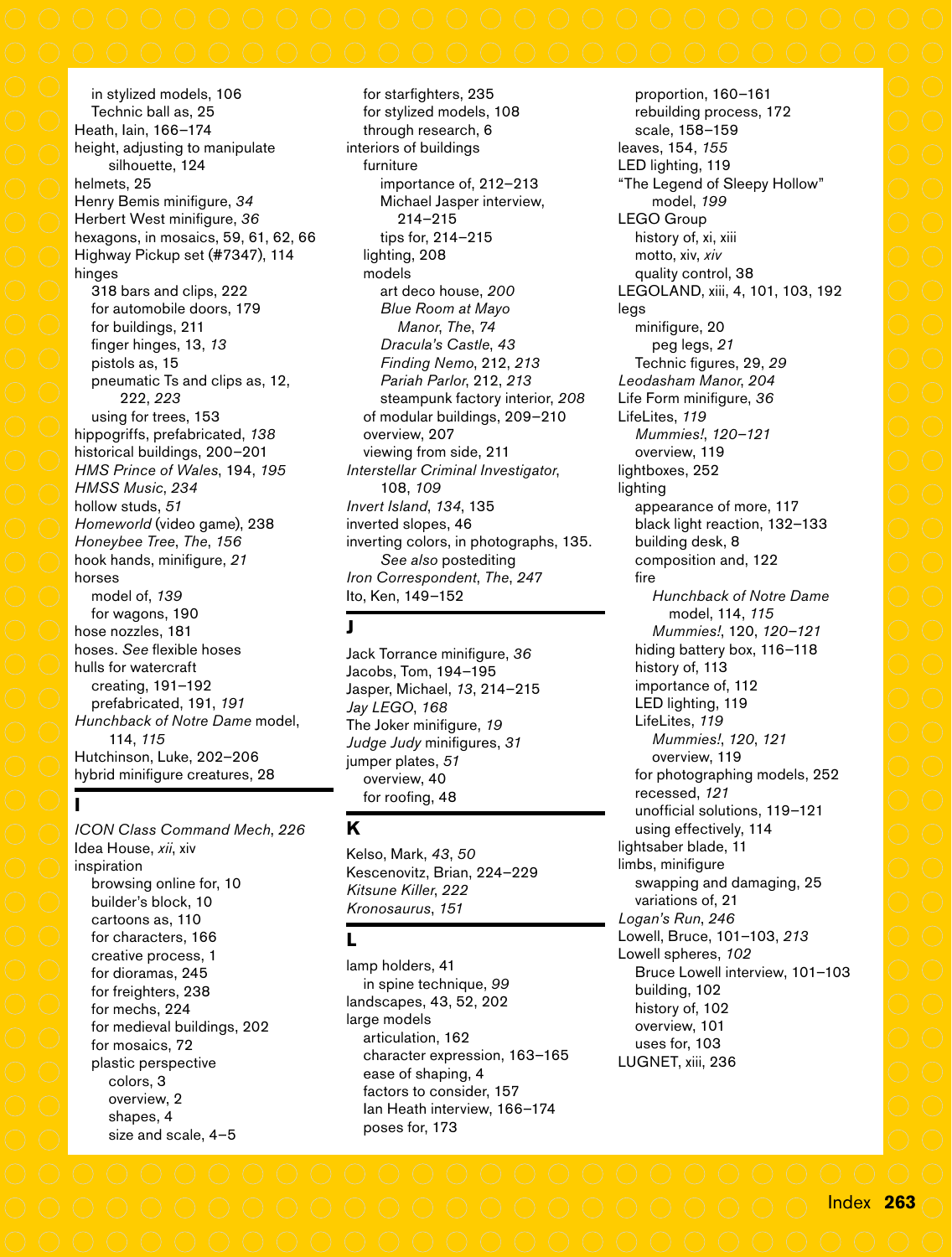### **M**

macaroni bricks, 67, *67* Maleficent model, 146-147, *147*, *148* marbled colors, 129 mascots, 27 *The Mask* model, *87* masts for watercraft, 193 Mayo, Sean and Steph, *5*, *134*, *156* measurements 1×1 plates, 56, *57* cheese slopes, 56, *57* mosaics and, 56–57 for rectangles, 61, *61* mech arm model, *223* mechs. *See also* robots articulation, 222, 224 Brian Kescenovtiz interview, 224–229 inspiration for, 224 models cherry blossom–camouflaged mech, *52 District 9 Mecha Suit*, *227 ICON Class Command Mech*, *226 Kitsune Killer*, *222* mech arm, *223 Nine Lives, Ten Rockets... Do the Math*, *229 Tanuki Tumbler*, 219, *219 Walking Pillbox*, *220 Weaver*, *225* overview, 218 size, 221 style, 219–220 medieval buildings, 202–206 *Mei and Totoros*, *170* mermaid tails, minifigure, *21* Michael Myers minifigure, *36* microchip bricks, LifeLites, 119, *119* microscale, 4 MINDSTORMS, xiii minifigure scale defined, 4 robot, *221* wagons, 190 minifigures, *18*, *19* in automobiles, 181 capes, *78*, 82–83 combining with, FABULAND figures, 27, *27* hands, 14, *14* hook hand, *21* poses for, 23 using for trees, 154 legs, 20 peg legs, *21* limbs, 21, 25 origin of, 18–19

parts of, 20–21 poses for, 23–25 recognizable characters, 30–36 sitting, curled up, 24 skin tones, 22 swapping limbs and damaging, 25 Miniland scale, 4, 170 MOCpages, 6, 10, 256 modular buildings, 209–210 monkey tails, DUPLO, 86 *Morituri Te Salutant*, *201* Morris, Peter, *234*, 235–236 mosaics, *63* building frame or mosaic first, 68 creating complicated, 60 frames for orientation, 64–65 shape, 66 special shapes, 67 gaps in, 58, 61, 70 Katie Walker interview, 70–74 measurements and, 56–57 overview, 54–55 parquet deformation mosaic, *71*, *72* planning for, 62–63 shapes in, 59 spider mosaic, *60* spiral triangle mosaic, *71* squares in, 59 tips for, 69 motorcar models, *85*, *176*, *177*, *178*, *179* mountains, 49 mouths, 106 *Mummies!*, 120, *120–121*, 130 murder scene model, 136, *136*

### **N**

*Nepali Tata Truck*, *182–183 Night of the Deadly Bricks*, *The*, *122*, 123 *Nine Lives, Ten Rockets... Do the Math*, *229* nonplastic pieces, 75 fabric building with, 79 overview, 76–78 sculpting with, 82–83 texturing with, 80–81 rubber elements overview, 84 rubber bands, *84*, 87 tires, 85–86 *Nuestra Señora de la Concepción*, 194, *195*

# **O**

octopus model, 86, *86 Old Lifeboat Station*, *The*, *203* organic models bows, 95–98 challenges of, 94 defined, 93 flexible elements, 99–100 Lowell spheres, *102* Bruce Lowell interview, 101–103 building, 102 history of, 102 overview, 101 uses for, 103 rounded surfaces, 101–103 slopes, 95–98 wedges, 95–98 orientation for frames, 64–65 *Oscar Mayer Wienermobile*, *103 Owlet in Flight*, *83*

## **P**

*P-51 Mustang*, 254, *255* Palace Cinema set (#10232), 210 palette knives, 8, *8 Paradise Syndrome*, *The*, *248–249* parallelograms, in mosaics, 61 *Pariah Parlor*, 212, *213* parquet deformation mosaic, *71*, *72* Patrick Bateman minifigure, *36* Pätzold, Sven and Björn (THE BRICK TIME Team), *45*, *48*, *199* Peeron, 3 peg legs, minifigure, *21* perspective composition and, 122 forced perspective technique, 127–128 phantom model, *16* photographing models, 252 patterns, 63 *Pinball Machine*, *215 Ping-Pong Table*, *215 Pink 1960 Cadillac Sedan DeVille Series 62*, *187* Pirate line, 76 *Pirates, Ye Be Warned*, *49* pistols, 15, *15 Planet of the Apes*, *131* plants, 156 plastic perspective colors, 3 overview, 2 shapes, 4 size and scale, 4–5 plates, *40* 1x1 plates, 45 as unit of measure, 56, 57 1x1 round plates, 156 half-plates, measuring in, 56 jumper plates, *51*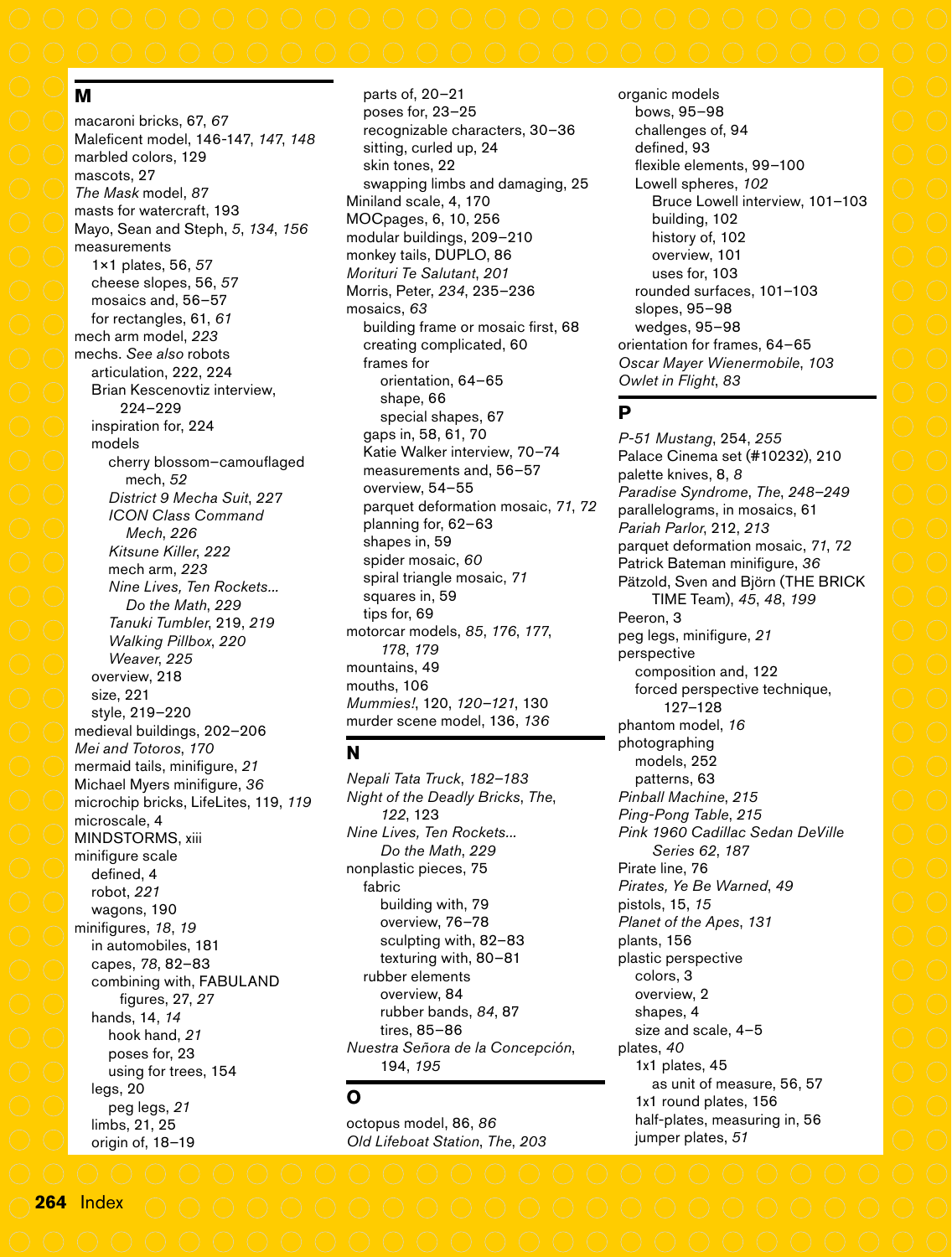overview, 40 for roofing, 48 playful style for characters, 108 pneumatic Ts, *12* as hinges, 12, *12*, 222, *223* overview, 12 police sirens, 117 posing articulation for animals, 139 large models, 162, 173 minifigures, 23–25 realism for animals, 150 postediting, 254 and color inversion, 135 *Invert Island*, *134*, 135 *P-51 Mustang*, 254, *255* prefabricated (prefab) elements automobile chassis, 180 creatures, 138, *138*, 144 watercraft hulls, 191, *191* proportion defined, 160 in large models, 160–161 propulsion system, 232 *Psycho* minifigure, *34*

# **R**

*Raven's Retreat*, *206* realism for animals, 140–142 for characters, 166 recognizable characters, 30–36 rectangles, in mosaics, 59, 61 red-and-yellow stagecoach model, *188* regular slopes, 46 research, inspiration through, 6 Reverend Kane minifigure, *36* rhombuses, in mosaics, 59, 61, 62 *Robin Hood Rescuing Will Stutly*, *44 Robotech/Macross*, 235 robots. *See also* mechs arms, 21 articulation, 222–223 Brian Kescenovitz interview, 224–229 models B-9, 218, *218 Bot-O-Matic*, 222, *222 Build-A-Bot*, *108* minifigure, *221* Victorian-era robot, *219* overview, 218 size, 221 style, 219–220 rocking chair model, *13* rockwork, 49–50 *The Rocky Horror Picture Show* minifigures, *30*

Rod Serling model, *164*, 165 Rolls-Royce model, *185* Roman gladiator arena model, 201, *201* roofs building, *117* removable, 209–210 slate, 48 slopes and, 47–48 rope bridge model, *79* rounded surfaces, 101–103 rubber bands, *84*, 87 rubber elements overview, 84 rubber bands, *84*, 87 tires, 85–86 Rubino, Ryan, *95*

### **S**

sails, *78* for watercraft, 193 worn appearance of, 194 *Sand Bats Launch from Thar Air Base, August 2040*, *246* Savelsberg, Ralph, *40*, *42* Scala line fabric from, 76 garments, *78* scale for animals, 141 for automobiles, 186 building characters to, 170 detail and, 161 for fantastical creatures, 146 forced perspective technique, 127–128 for freighters, 238 height, adjusting to manipulate silhouette, 124 for large models, 158–159 microscale, 4 minifigure scale, 4 Miniland scale, 4 plastic perspective and, 4–5 for robots, 221 for spacecraft, 240 studs as reference point for, 159 for stylized models, 105 for wagons, 190 science fiction aliens, 242 *Builder of Worlds*, 242 *Sheathed Scourger*, *The*, 242 dioramas, 245–250 Keith Goldman interview, 245–250 mechs. *See* mechs popularity of, 217 possibilities of genre, 242–244

robots. *See* robots spacecraft. *See* spacecraft *Sentinel 400*, *184* shapes frames, mosaic, 66 in mosaics, 59 plastic perspective and, 4 sharing models online, xiii, 251, 256–257 *Sheathed Scourger*, *The*, 242, *242* ships. *See* watercraft side view of buildings, 211 signs, mosaics as, 54 silhouettes, 123–124 size adjusting height to manipulate silhouette, 124 plastic perspective and, 4–5 skin tones, minifigure, 22 slate roofs, 48 sleighs, 188 slopes, *46* cheese slopes, *14*, *57* creating shapes using, 59 measurements of, 56, 69 mosaics using, 54–55, 61, 69 overview, 14 roofing, 48 squares using, 57, *59* transparent, 66 inverted slopes, 46 organic models and, 95–98 overview, 46 rockwork using, 49–50 for roofing, 47–48 SNOT (studs not on top) technique for automobiles, 176 for characters, 168 overview, 40–42 for spacecraft, small, 233 *Sometimes It Sucks to Be a Ghost*, *110* sound bricks, 117 *Space Battleship Yamato*, 235 Space line, 217 *Space Police Escape*, 243, *243* spacecraft freighters, 237 models *Avid Steele*, 232, *232 Bringer of Jollity*, *The*, *231* Buzz Lightyear–themed spaceship, 96–97, *96–97 Colani-Class Lancer*, *230*, 232 *Cockpit Box 'n' Canopy*, *236 EX-LF Probe Module*, 233, *233 Gahnn Construction Journal*, *241 Gamma VII Laser Craft*, *236 HMSS Music*, *234*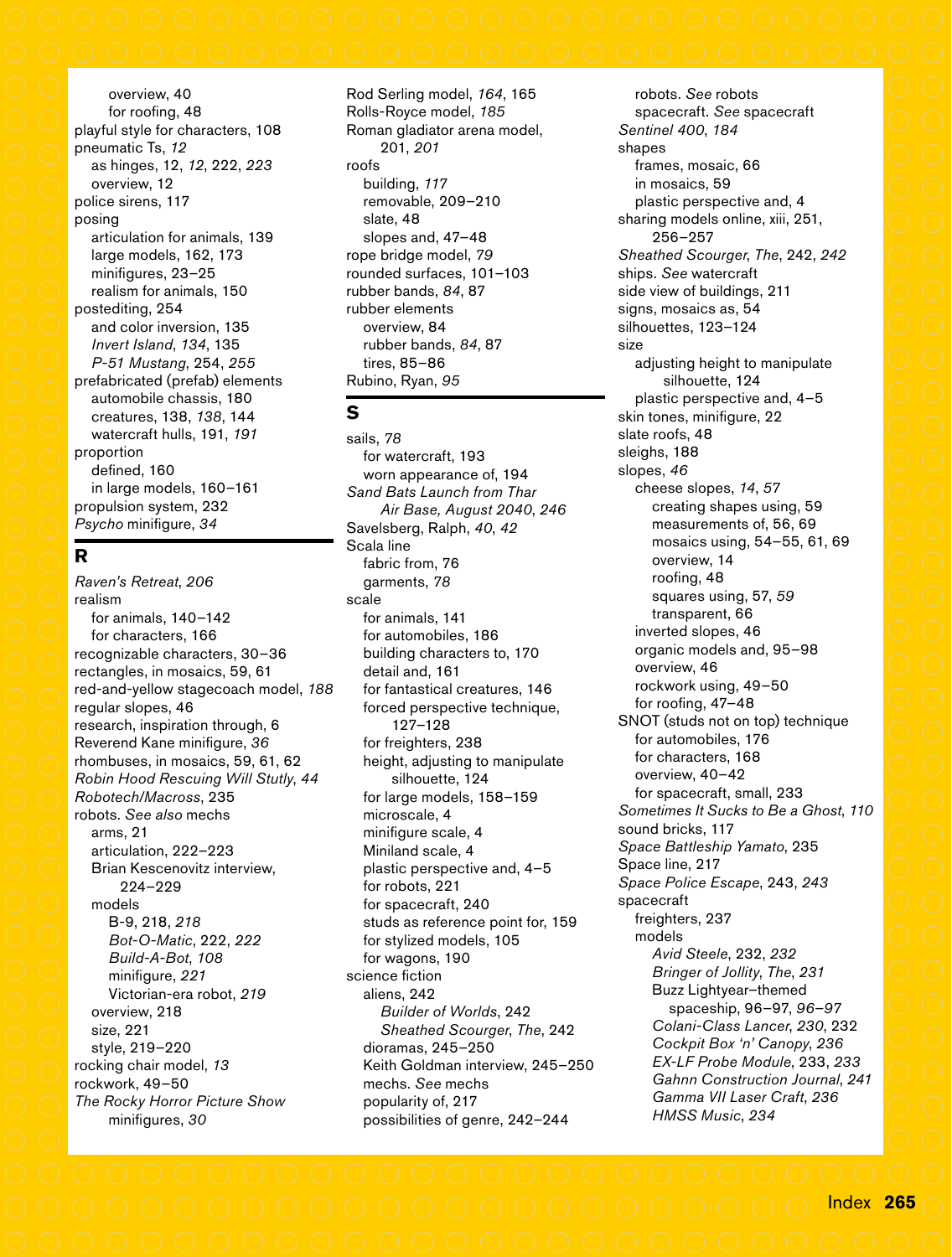tape measures, 9 *A TASTE OF INDIA*, *40*

figures, *29* half pin, 16 overview, 29 teeth, 152

*Tetorititan*, *150* texture

fabric

rubber

brick separator and, 9

*Teleportation Demonstration*, 243, *244* tentacles, 153

*Tesseract Super Capital*, *237*

for buildings, 198–199 color shades and, 131

building with, 79 overview, 76–78 sculpting with, 82–83 texturing with, 80–81 plastic elements, 88–91

bands, *84*, 87

overview, 84 studs for, 52

building with tires, 85–86

Theodore Roosevelt model, 139, *139 There Will Be Blood* minifigures, *31 This Town Ain't Big Enough for the* 

**Technic** ball, 25, *25*

**T** *Tanuki Samurai*, 80, *81 Tanuki Tumbler*, 219, *219*

spacecraft: models *(continued) VV-24 Vagrant*, *234 Tesseract Super Capital*, *237 Vulture Laser Artillery Frigate*, *239 Zip-Class Cruiser*, 233, *233* overview, 230–232 Peter Morris interview, 235–236 Pierre E. Fieschi interview, 238–241 small size, 233 tips for, 240 spandex material, 78 sperm whale model, *95* spheres, 101. *See also* Lowell spheres spider mosaic, *60* spine technique, *99*, 99–100 *Spinner*, *116*, 116–117, *117*, *118* spiral triangle mosaic, *71* squares, cheese slope, *59* in mosaics, 59 overview, 57 stability and articulation, 162 stagecoaches. *See* wagons stained-glass windows, 54, *55*, 64, *66*, 74 staircases, 210 Star Wars (LEGO set), 11 *Star Wars* (movie), 102, 235 starburst pattern mosaic, *73* starfighters, 235–236 steampunk factory interior model, *208* stickers, using on models, 91 stingrays, prefabricated, *138* Stitch model, 104, *104 Stormbringer*, *151* street lamps, 114 studs, *51*. *See also* SNOT technique boat studs, 90, *90* as bolts, 52 LEGO branding, 51 overview, 51 reference point for scale, 159 using strategically, 52 studs not on top technique. *See* SNOT technique *Stumpy*, *105*, 105–106, *106* style defined by favorite elements, 11 for robots, 219–220 stylized models defined, 93 overview, 104–106 scale for, 105 Tyler Clites interview, 107–110 styracosaurus, *145*

*Two of Us*, *126*, 127 tiger model, 141, *141* tigers, prefabricated, *138* tiles, floor, *51*, *55* tires, *84*, *181* building with, 85–86 flipping inside out, 85 history of, 84 wheels for automobiles, 178, 181 wagons, 190, *190* tools brick separators, 9, *9* for drawing, 9 palette knives, 8, *8* tape measures, 9, *9* toothpicks, 69 tweezers, 69 torsos, minifigure, 20 Totoro model, 101, *101 Toward the Sky*, *151* transparent elements bricks, 64 cheese slopes, 66, 69 color availability, 129 trapezoids, in mosaics, 59, 61, 62 travis bricks, 12, *12*

tree man. *See Stumpy*

tree-man minifigure, *146* trees, 101, 124, 153–156 triangles, in mosaics, 59 *Triceratops*, *150* turbo exhaust system, 114 *The Twilight Zone* minifigure, *34 Tyrannosaurus*, 149, *150 Tyrant of the Glen*, 130, *130*, 131

### **U**

USS Constellation set (#398), 191

### **V**

Vás, Nick, *128* Victor Talking Machine model, *212* Victorian funeral carriage model, *188* Victorian gentleman head model, *158*, *159* Victorian-era robot, *219 Vincent van Gogh with Easel*, *215 Vulture Laser Artillery Frigate*, *239 VV-24 Vagrant*, *234*

### **W**

wagons cabin shape, 189 horses, 190 models *Ghost Coach*, 189, *189*, 190 red-and-yellow stagecoach, *188* Victorian funeral carriage, *188* overview, 188 scale, 190 wheels, 190, *190* Walker, Katie, *55*, *56*, *58*, *59*, *60*, *62*, *63*, *65*, *66*, *67*, 70–74, *133 Walking Pillbox*, *220* walls brick, 90 castle, 43 *Warehouse District Shootout*, 88, *89* Warhammer concept art, 202 Warszawa cars, 186 *GAZ-M-20 Pobeda*, *187* water, *45* creating, 44–45 waterfall, 50 wet appearance, 50 watercraft hulls building, 191–192 prefabricated, 191, *191* masts, 193 models Dutch whaling ship, *192*, 192–193, *193 French Frigate Minerve*, *195 French Navy Xebex*, *195*